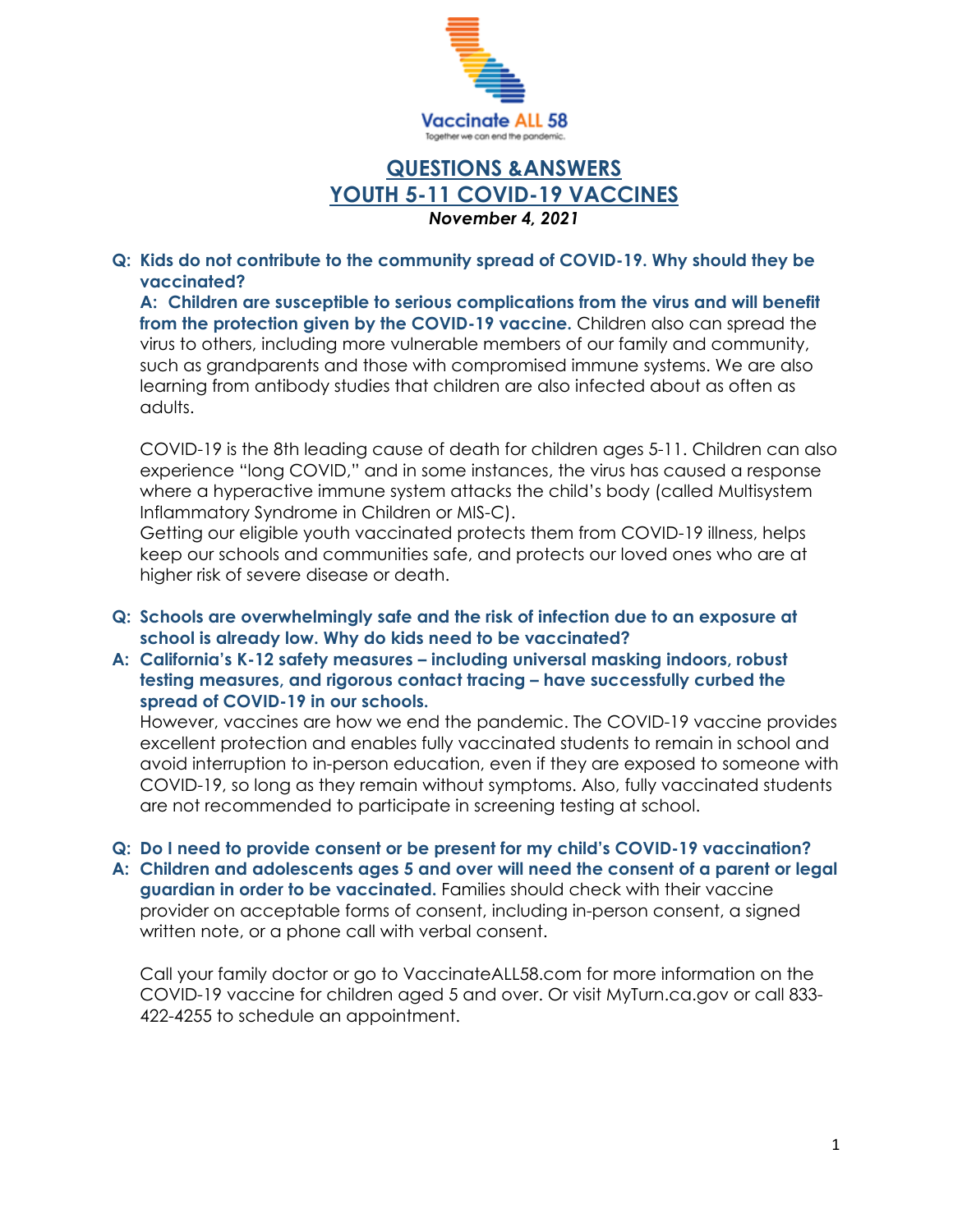- **Q. Why is the vaccination policy in the UK different from ours? Why do they only require one dose rather than two and say eligible youth should get the vaccine during the summer?**
- **A. The UK and some other European countries have taken a different approach to administering vaccines by focusing on people 16 and up and spacing out doses (of two shot vaccines) in order to help address supply constraints and maximize community immunity.**

Recommendations in the UK have changed: While the UK's Joint Committee on Vaccination and Immunization did not recommend vaccinations for all youth 12 up during the summer (they did recommend youth with underlying conditions to get vaccinated), the country's top medical officers are now recommending all eligible unvaccinated youth get vaccinated to help prevent a winter surge and keep the virus from spreading in the nation's schools. A third of all recent cases reported in the UK are under 15, much higher than other European countries with vaccinated teens, and this has been pointed to as the "fuel" for England's current surge.

# **Q: Why did it take longer for the COVID-19 vaccine to be approved for youth?**

**A: COVID-19 vaccine trials began with older, more vulnerable populations and then extended to younger ages.** This phased eligibility approach balances the need for both safety and speed.

Comprehensive clinical trials in more than 4,500 children ages 5-11 demonstrate the COVID-19 vaccine is safe and effective in this age group, resulting in a strong antibody response in children who received the vaccines and more than 90 percent effective in preventing infection.

**Q: Should children with underlying health conditions or allergic reactions be vaccinated against COVID-19?**

**A: Yes. It's very important for children with underlying conditions to be vaccinated against COVID-19.** Many conditions and chronic illnesses increase the risk of severe disease.

Allergic reactions to the COVID-19 vaccine are rare and very few people have had severe adverse reactions.

But — if your child has allergic reactions to the flu vaccine or other severe allergies, you should report that to their healthcare provider before they receive the COVID-19 vaccine.

Parents or guardians should consult their child's healthcare provider to discuss any concerns — including underlying conditions or previous allergic reactions — prior to vaccination.

## **Q: Are children really at risk from COVID-19?**

**A: Yes. Children are susceptible to serious complications from the virus and will benefit from the protection given by the vaccine. COVID-19 is the 8th leading cause of death for children ages 5-11.** Children can also experience "long COVID" and in some instances, the virus has caused a response where a hyperactive immune system attacks the child's body, called Multisystem Inflammatory Syndrome in Children (MIS-C) which can be quite serious leading to ICU admission and sadly,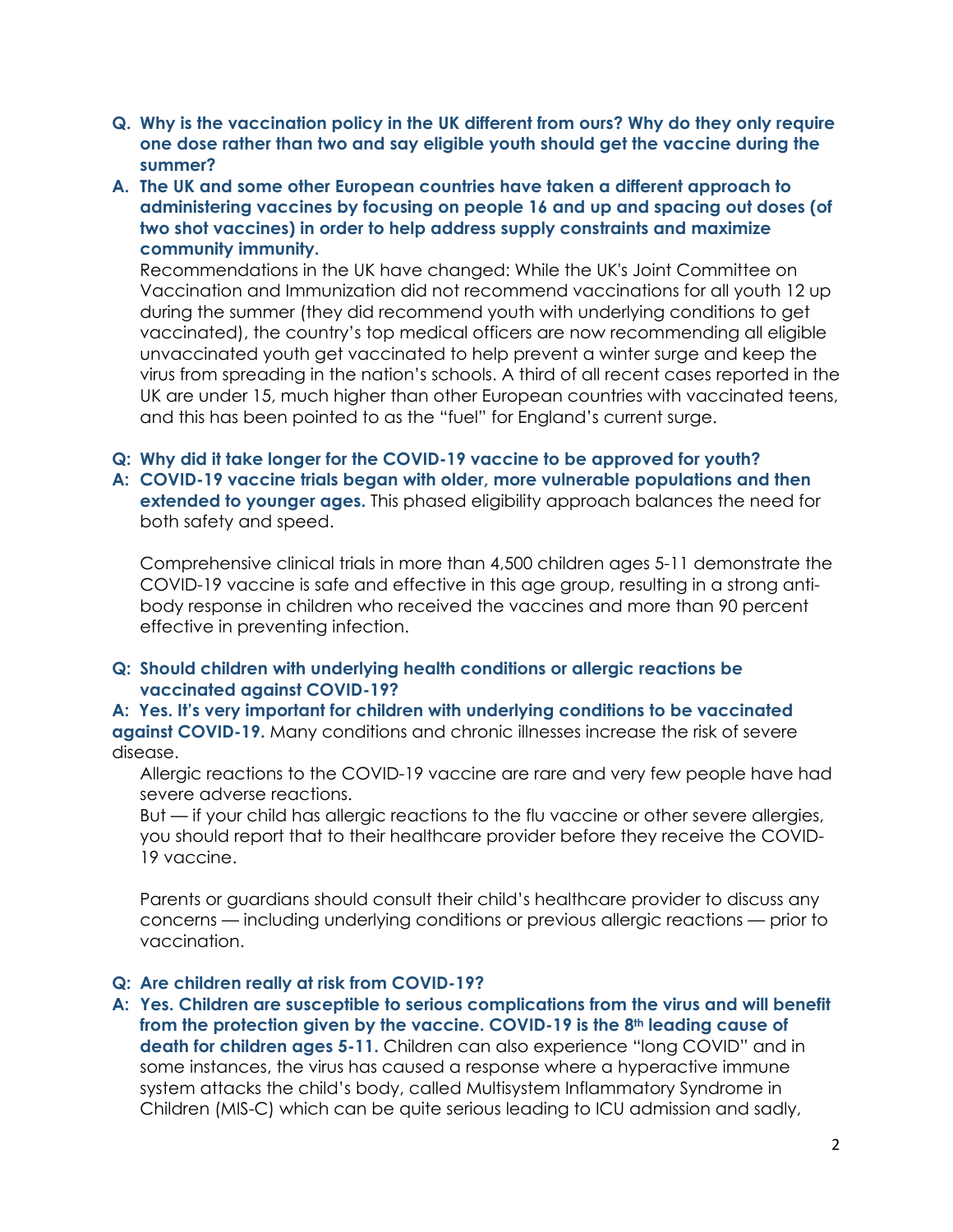death in almost one percent. Most kids with MIS-C had mild infections, and half were previously healthy.

# **Q: Is the COVID-19 vaccine safe for children?**

**A: Yes. Comprehensive clinical trials in more than 4,500 children ages 5-11 demonstrate the COVID-19 vaccine is safe and effective in this age group, resulting in a strong antibody response in children who received the vaccines.**

Clinical trials began in June for 5–11-year-olds in which a lower dose Pfizer-BioNTech vaccine was tested. Pfizer announced in late September that their data demonstrated the vaccine is safe and produces a significant immune response. After this thorough study and the clinical trials, the FDA authorized the Pfizer-BioNTech vaccine for emergency use. The CDC and Western States Scientific Review Group reviewed all data and recommended the vaccine for all children ages 5-11.

There's consistent and real-world evidence of the vaccine's safety and effectiveness. The vaccine has been given safely to millions of youth since it was authorized for ages 16 and up last December and for ages 12 and up in May.

- **Q: When will children 5-11 years old be eligible to receive the COVID-19 vaccine?**
- **A: Children ages 5-11 can receive their vaccine as early as Thursday (11/4)**, as soon as the federal and state review process is complete.
- **Q: Where and how will the youth vaccine be administered?**
- **A: California was allocated 1.2 million pediatric doses with additional supply from the federal government becoming available in the coming weeks.** Distribution of these vaccines will be the same as throughout the vaccination effort with direct shipments to local health jurisdictions and providers.

## **Q: Is this a different vaccine and what is the dosage?**

**A: The COVID-19 vaccine for children ages 5-11 contains a smaller amount of the same mRNA material that has been given safely to millions of youth since it was authorized for ages 16 and up last December and for ages 12 and up in May.** The dosage of Pfizer's 5-11 vaccine is in two, 10-micrograms (mcg) doses administered 21 days apart. This dosage is one-third of the adolescent and adult dose of two, 30-mcg doses. The clinical trials demonstrated a robust antibody response and favorable safety outcomes in kids ages 5-11 who received the twodose regimen.

## **Q: Will children need a booster shot?**

- **A: Not currently.** At this time boosters are only recommended for adults.
- **Q: Will younger kids experience the same symptoms as adolescents and adults?**
- **A: After COVID-19 vaccination, some children – like adults - may have some mild side effects like soreness, headache, fever, chills.** These are normal signs that your body is building immunity and, while they may affect your child's ability to do daily activities, they should go away in a few days. Some people have no side effects at all. The risks from COVID-19 far outweigh the possible mild side effects from the vaccine.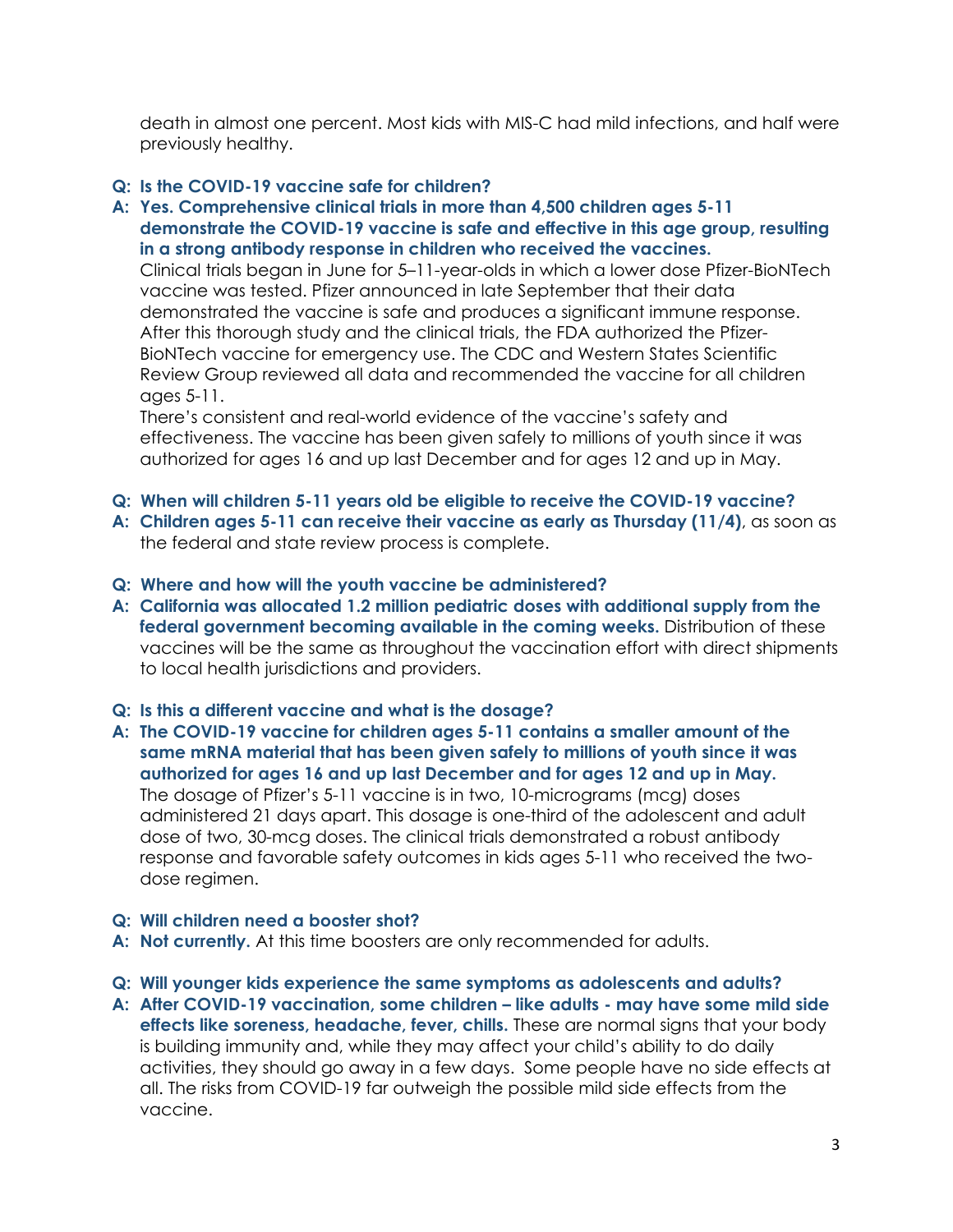- **Q: What is the state doing to ensure equitable distribution for the safe delivery of vaccines for children 5-11?**
- **A: California will administer vaccines with the strategies laid out in the state's [COVID-19](https://www.cdph.ca.gov/Programs/CID/DCDC/CDPH%20Document%20Library/COVID-19/Vaccine-Action-Plan.pdf)  [Vaccine Action Plan.](https://www.cdph.ca.gov/Programs/CID/DCDC/CDPH%20Document%20Library/COVID-19/Vaccine-Action-Plan.pdf)** The state will be leveraging existing infrastructure and partnerships currently used to administer vaccines for 12 and up. This includes working closely with local health departments, schools, community partners and others to administer vaccines safely and equitably through mobile clinics and vaccine pop-ups in hardest-hit communities across the state.

## **Q: How do I get my child vaccinated?**

- **A: There are many ways to get your eligible children vaccinated by either making an appointment or visiting a walk-in clinic.** You can call your pediatrician or local health clinic to schedule your child's vaccination appointment. You can also visit MyTurn.ca.gov or call 833-422-4255 to find a vaccine near you.
- **Q: Why can't I rely on my children building their own immunity to COVID-19 rather than assume the risk of the unknown?**
- **A: Children are susceptible to serious complications from the COVID-19 virus and will benefit from the effective protection given by the vaccine .** The Pfizer-BioNTech vaccine was found safe for the 5-11 age group. It has been given safely to millions of youth since it was authorized for ages 16 and up last December, and for ages 12 and up in May.
- **Q: How do we know it is safe since the COVID-19 vaccine developed so quickly?**
- **A: COVID-19 vaccines have gone through extensive clinical trials and the most intensive safety review in U.S. history.** The technology behind the mRNA COVID-19 vaccine is not new. Researchers have been studying and working with mRNA vaccines for decades. This allowed vaccine makers to get a jump-start and quickly develop the vaccine against COVID-19.
- **Q: If my child already had COVID-19, do they still need to get the vaccine? Yes, doctors and scientists recommend that children and adolescents ages 5 and up get the vaccine, even if they've had COVID-19.** We don't know how long someone is protected from getting sick after recovering from the virus. And we don't know whether the immunity developed against one strain provides enough protections against new variants. *Here's what we know: These free, safe, and effective vaccines will help kids fend off the worst outcomes of this infectious virus, including the highly contagious Delta variant.*

**Q: Can the COVID-19 vaccine affect my child's development or fertility?**

**A: There is currently no evidence that any vaccines, including COVID-19 vaccines, cause female or male fertility problems.**

No loss of fertility was reported in the COVID-19 clinical trials — or in the millions of people who have since received the vaccine.

COVID-19 vaccines are safe and effective, and no concerns regarding growth and development have been identified during the clinical trials in children ages 5-11, nor any that have been raised in the ongoing trials with children as young as six months.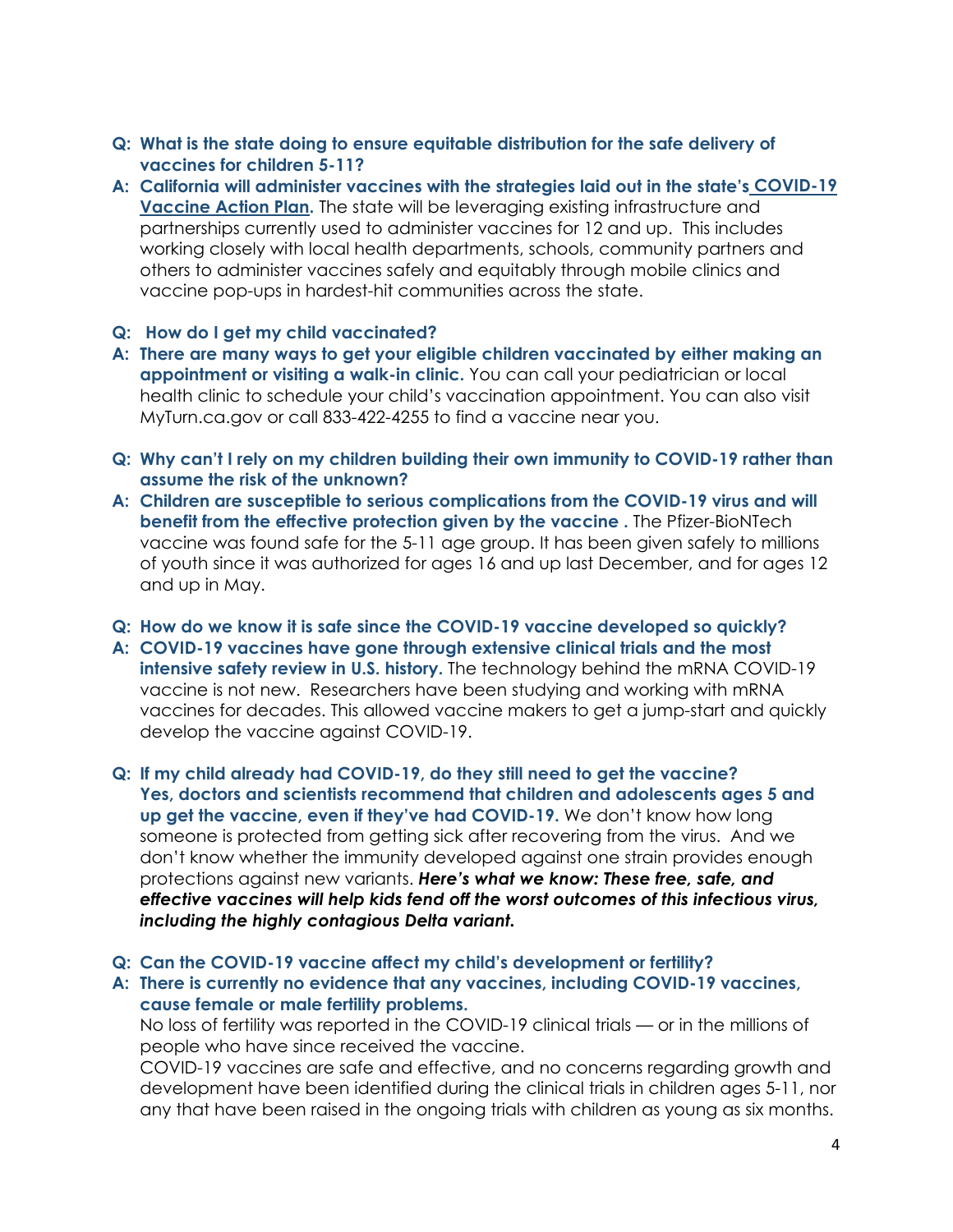In fact, being vaccinated allows our young people to get back to doing the things that support their development, such as in-school learning, socializing and sports.

## **Q: What about possible serious side effects from the vaccine?**

# **A: The nation's immunization experts analyze all reports concerning any possible serious side effects following a COVID-19 vaccine.**

For instance, there have been rare, reported cases of inflammation of the heart muscle known as myocarditis and pericarditis— usually a week after receiving the second dose of mRNA vaccine. Cases have generally occurred in young adults, men, and people with certain medical conditions or recent medical procedures. In contrast, COVID-19 disease can cause myocarditis that is more severe than cases seen rarely after immunization.

These are rare, short-term occurrences. The risk is low, and those affected generally recover rapidly. Some people have required treatment, while others have not. Most cases are mild.

Meanwhile, COVID-19 disease can have long-term effects, making vaccination critically important.

## **Q: Will my child need to wear a mask at school after getting vaccinated?**

## **A: Yes, vaccinated Californians must continue to wear masks indoors in schools to protect themselves and others.**

Universal masking, combined with vaccination measures and access to regular testing, have been key to the state's nation-leading success in keeping schools open – resulting in California accounting for less than one percent of all school closures nationwide, despite educating 12 percent of the nation's public-school students.

Now is not the time to let our guard down – especially as the winter months approach. Ongoing vigilance is critical to protect against COVID-19. This is particularly important for schools, where many children are only beginning to get vaccinated.

# **Q: Once the COVID-19 vaccine is FDA fully approved, will it be required for in-person learning?**

**A: Gov. Gavin Newsom recently added the COVID-19 vaccine to the list of vaccinations required to attend school in-person when the vaccine receives FDA full approval. The state already requires that students are vaccinated against viruses that cause measles, mumps, and rubella.** The eradication of smallpox, as well as prevention of meningitis, measles and whooping cough show that vaccines work. Vaccinations help protect young people, their families and communities against COVID-19 and its highly contagious variants.

Many U.S. colleges and universities require proof of vaccination for attendance.